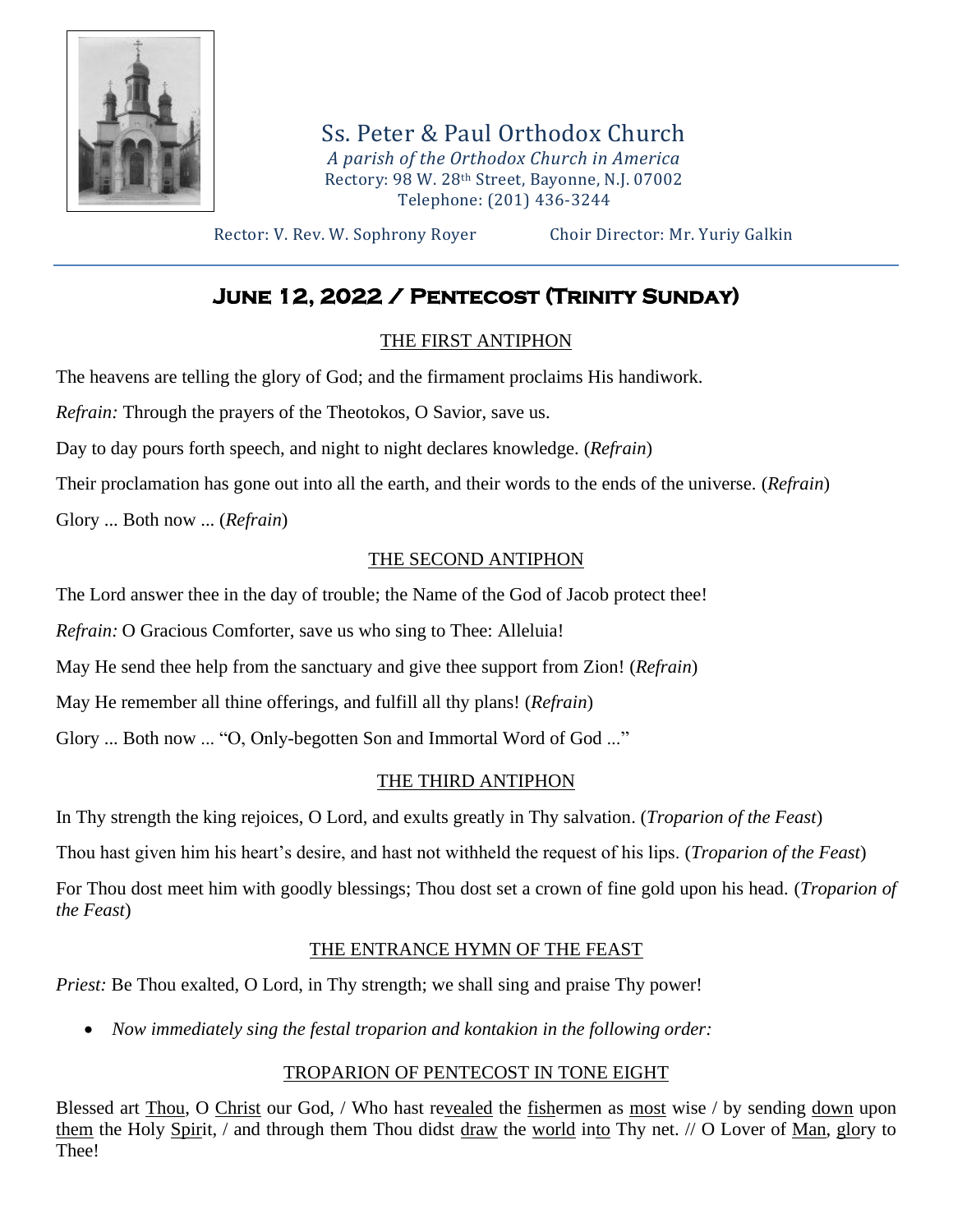- *Do NOT sing the troparion of the patron saint or feast of the temple.*
- *Glory to the Father, and to the Son, and to the Holy Spirit; both now and ever, and unto ages of ages. Amen.*

#### KONTAKION OF PENTECOST IN TONE EIGHT

When the Most High came down and confused the tongues, / He divided the nations; / but when He distributed the tongues of fire, He called all to unity. // Therefore, with one voice we glorify the All-holy Spirit.

### THE ANTI-TRISAGION HYMN

As many as have been baptized into Christ have put on Christ. Alleluia! (THRICE) Glory to the Father, and to the Son, and to the Holy Spirit; both now and ever, and unto ages of ages. Amen. Have put on Christ. Alleluia! As many as have been baptized into Christ have put on Christ. Alleluia!

#### PROKEIMENON IN TONE EIGHT

Their proclamation has gone out into all the earth, and their words to the ends of the universe! *v. The heavens are telling the glory of God; and the firmament proclaims His handiwork.*

#### THE EPISTLE

#### **The Reading from the Acts of the Holy Apostles. (2:1-11)**

When the day of Pentecost had come, the Disciples were all together in one place. And suddenly a sound came from heaven like the rush of a mighty wind, and it filled all the house where they were sitting. And there appeared to them tongues as of fire, distributed and resting on each one of them. And they were all filled with the Holy Spirit and began to speak in other tongues, as the Spirit gave them utterance. Now there were dwelling in Jerusalem Jews, devout men from every nation under heaven. And at this sound the multitude came together, and they were bewildered, because each one heard them speaking in his own language. And they were amazed and wondered, saying, "Are not all these who are speaking Galileans? And how is it that we hear, each of us in his own native language? Parthians and Medes and Elamites and residents of Mesopotamia, Judea and Cappadocia, Pontus and Asia, Phrygia and Pamphylia, Egypt and the parts of Libya belonging to Cyrene, and visitors from Rome, both Jews and proselytes, Cretans and Arabians, we hear them telling in our own tongues the mighty works of God."

#### ALLELUIA IN TONE ONE

Alleluia! Alleluia! Alleluia! *v. By the Word of the Lord the heavens were made; and all their host by the Spirit of His mouth. v. The Lord looked down from heaven, and saw all the sons of men.*

#### THE GOSPEL

#### **The Reading from the Holy Gospel according to St. John. (7:37-52; 8:12)**

On the last day of the feast, the great day, Jesus stood up and proclaimed, "If anyone thirsts, let him come to Me and drink. He who believes in Me, as the Scripture has said, 'Out of his belly shall flow rivers of living water." Now this He said about the Spirit, which those who believed in Him were to receive; for as yet the Spirit had not been given, because Jesus was not yet glorified. When they heard these words, many of the people said, "This is really the prophet." Others said, "This is the Christ." But some said, "Is the Christ to come from Galilee? Has not the Scripture said that the Christ is descended from David, and comes from Bethlehem, the village where David was?" So there was a division among the people over Him. Some of them wanted to arrest Him, but no one laid hands on Him. The officers then went back to the chief priests and Pharisees, who said to them, "Why did you not bring Him?" The officers answered, "No man ever spoke like this man!" The Pharisees answered them, "Are you led astray, you also? Have any of the authorities or the Pharisees believed in Him? But this crowd, who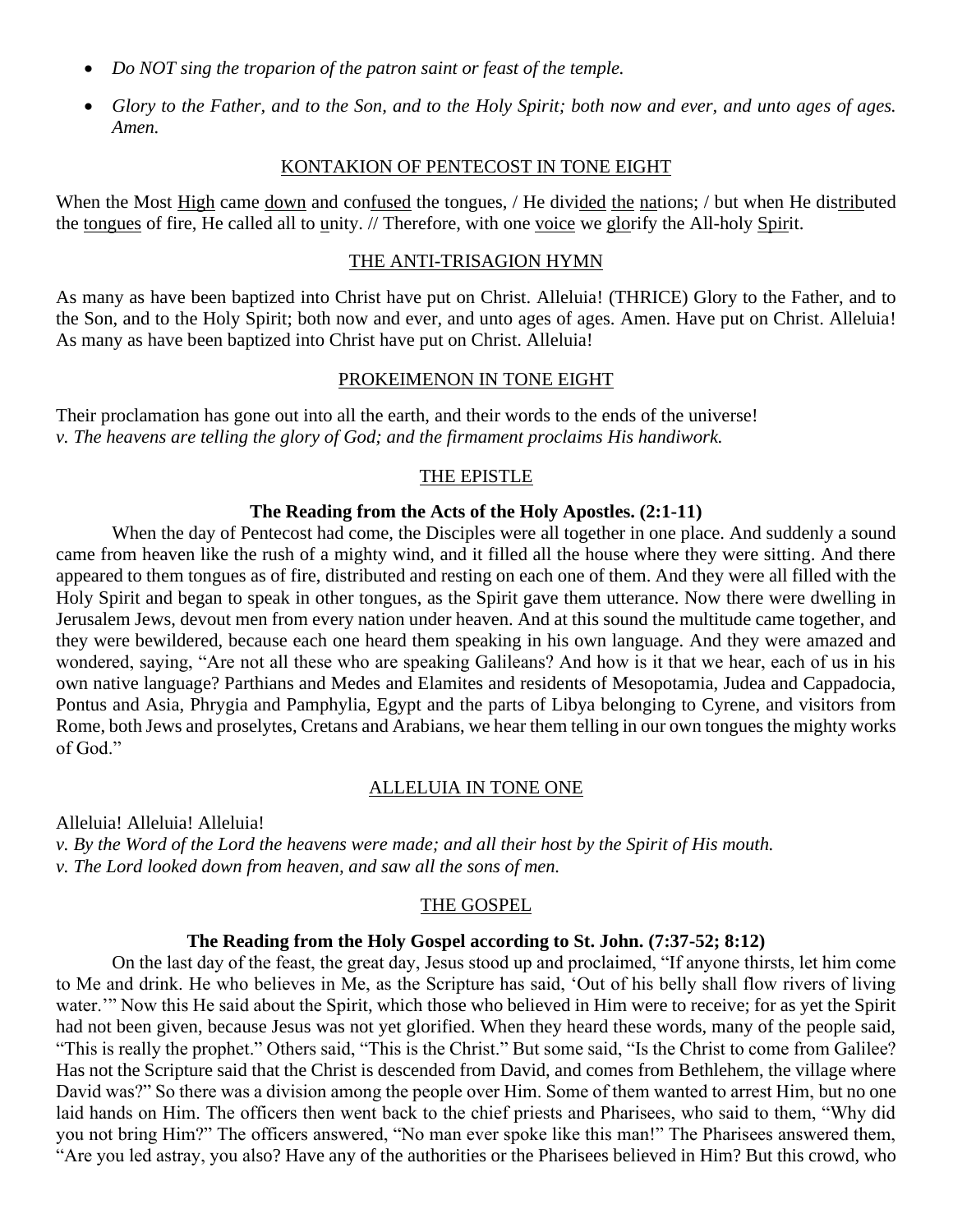do not know the Law, are accursed." Nicodemus, who had gone to Him before, and who was one of them, said to them, "Does our Law judge a man without first giving him a hearing and learning what he does?" They replied, "Are you from Galilee too? Search and you will see that no prophet is to rise from Galilee." Again, Jesus spoke to them, saying, "I am the light of the world; he who follows Me will not walk in darkness, but will have the light of life."

### FESTAL MEGALYNARION IN TONE SEVEN

## [*Instead of "It is truly meet…," we sing the following*]

Rejoice, O Queen, glory of mothers and virgins! / No tongue, however sweet or fluent, is eloquent enough to praise thee worthily. / Every mind is overawed by thy childbearing. / Therefore, with one voice, we glorify thee.

### COMMUNION HYMN IN TONE EIGHT

Let Thy good Spirit lead me on a level path! Alleluia! Alleluia! Alleluia!

- *Instead of singing "We have seen the true light", sing the Troparion of Pentecost.*
- *NOTE: After "Blessed be the Name of the Lord ..." (thrice), the three Kneeling Prayers with their litanies shall be said. Divine Liturgy concludes with the Festal Dismissal.*

# UPCOMING SERVICES

5:00 PM (Saturday) – Great Vespers 9:20 AM (Sunday) – Third Hour & Divine Liturgy

### TODAY'S SAINTS

Saints commemorated on June 12th: St. Onuphrius the Great; St. Peter of Mount Athos; Martyrs Basilides, Cyrinus, Nabor, and Nazarius of Nicaea; St. Leo III, Pope of Rome; Virgin-martyr Cunera of Rhenen; St. Odulph; St. Arsenius, Abbot of Konevits; St. Stephen of Komel, Abbot; Ss. Andrew, John, Heraclemon, and Theophilus, Anchorites of Egypt; Transfer of the relics of the Right-Believing Anna of Kashin.

# TODAY'S PARASTAS

Parastas in memory of Gazie Nesheiwat, offered by the Nesheiwat Family, after Divine Liturgy. The Nesheiwat Family invites all in attendance to a "Social Hour" luncheon in the church hall after service.

### TODAY'S SPECIAL OFFERINGS

**Altar Vigils** offered by John and Helen Wanko in memory of Daniel Grudinoff (anniversary of repose). **Sanctuary Lamp**, **Triple Candelabra**, **St. John's Cross**, and **St. Nicholas' Cross** offered by the Cimbolic Family in memory of Stephen Cimbolic (anniversary of repose).

### IN MEMORIAM

Mrs. Dorothy Cap, of Lakewood, New Jersey, passed into blessed repose on June 2, 2022. Вічная Пам'ять! Memory Eternal!

### PARISH COUNCIL MEETING

The Parish Council is meeting on Monday, June 20, 2022 at 5:00 PM.

### R.B.O. LODGE #100 ANNUAL MEETING

Our parish's lodge of the Russian Brotherhood Organization of the U.S.A. (Lodge #100) will have its annual meeting on Sunday, June 26, 2022 after Divine Liturgy.